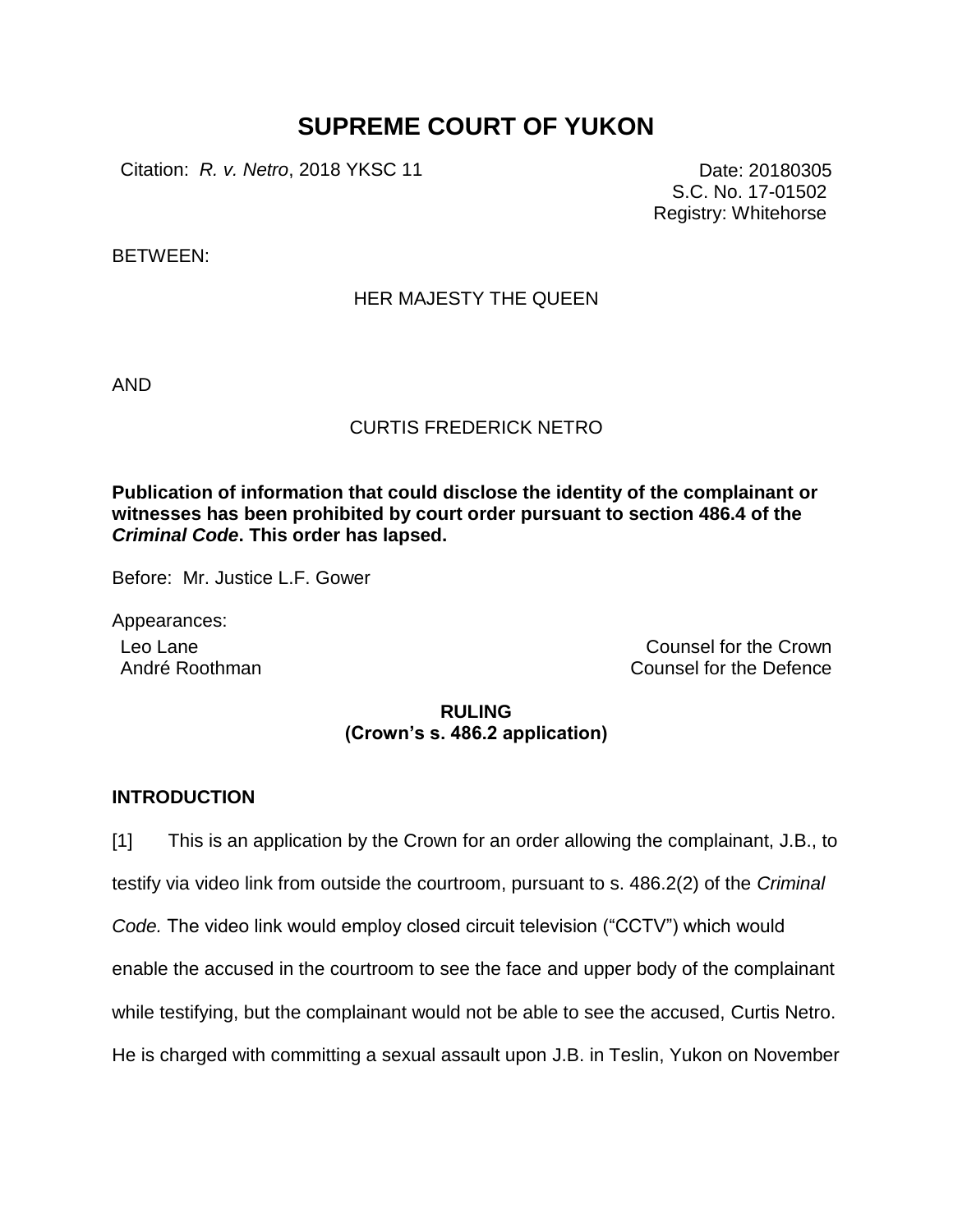25, 2016. Crown counsel informs me that the nature of the alleged sexual assault involves sexual intercourse.

[2] Defence counsel opposes the application. He submits that the credibility of the complainant will be a central issue at trial and that, to properly test her credibility, she should be examined in the courtroom in the presence of the judge and Crown and defence counsel. He also submits that the evidence in support of the application from the complainant, both from her affidavit and her testimony in cross-examination on this application is "a bit on the thin side" and does not address several of the factors set out in s. 486.2(3) of the *Code*.

[3] In a more general sense, defence counsel is concerned that a relatively recent amendment to s. 486.2(2) should not be interpreted so broadly as to result in a situation where virtually every complainant alleging a sexual assault is allowed to testify using a testimonial aid that allows the witness not to see the accused. Formerly, s. 486.2(2) allowed a court to make such an order if it was of the opinion that the order "is necessary to obtain" a full and candid account from the witness. However, an amendment that came into force on July 22, 2015 changed that language, such that a court may now make such an order if it is of the opinion that the order "would facilitate the giving of" a full and candid account from the witness "or would otherwise be in the interest of the proper administration of justice".

[4] The main issue on this application is how to interpret this amendment.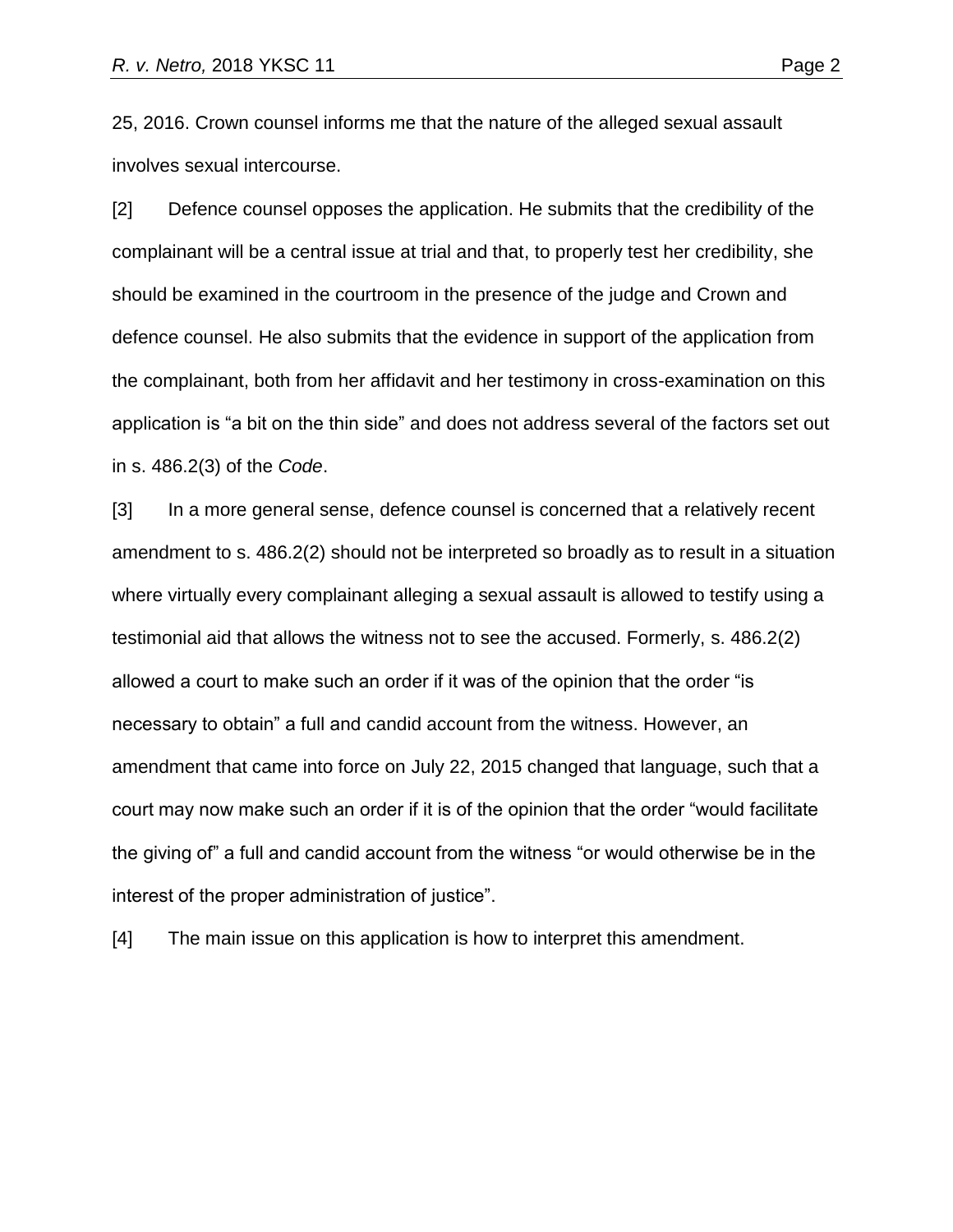#### **COMPLAINANT'S EVIDENCE**

[5] J.B. resides in the village of Teslin, Yukon, which she estimates has a population of approximately 500. She is 27 years of age and works for the Yukon government. She has two school-aged children.

[6] J.B. has known the accused for five or six years. She said that they were friends and co-workers before the incident on November 25, 2016. His wife was a good friend of hers. They visited each other at their respective houses.

[7] J.B. deposed that she thinks about the sexual assault every day, that it has caused her a lot of stress, and that it has been hard on her health.

[8] J.B. also deposed that, when she sees the accused, it brings flashbacks and pain. It triggers a lot of emotions for her. She feels anger towards the accused and fear. Being in the same room with him makes her uncomfortable and she wants to leave right away. If she has to testify in the courtroom, she said it will make her very uncomfortable.

[9] J.B. testified by CCTV from a separate room at the preliminary inquiry in this matter in Whitehorse on May 25, 2017. She deposed that she was able to speak, and that testifying was easier without having to see the face of the accused. She said that she felt more comfortable in the other room.

[10] In August last year, J.B. attended a Tlingit celebration in Teslin. The accused and some of his relatives were present and she felt that they were staring at her and laughing at her when she walked past them with her family. She acknowledged that that she did not actually hear what they were saying, but her perception was that they were trying to intimidate her.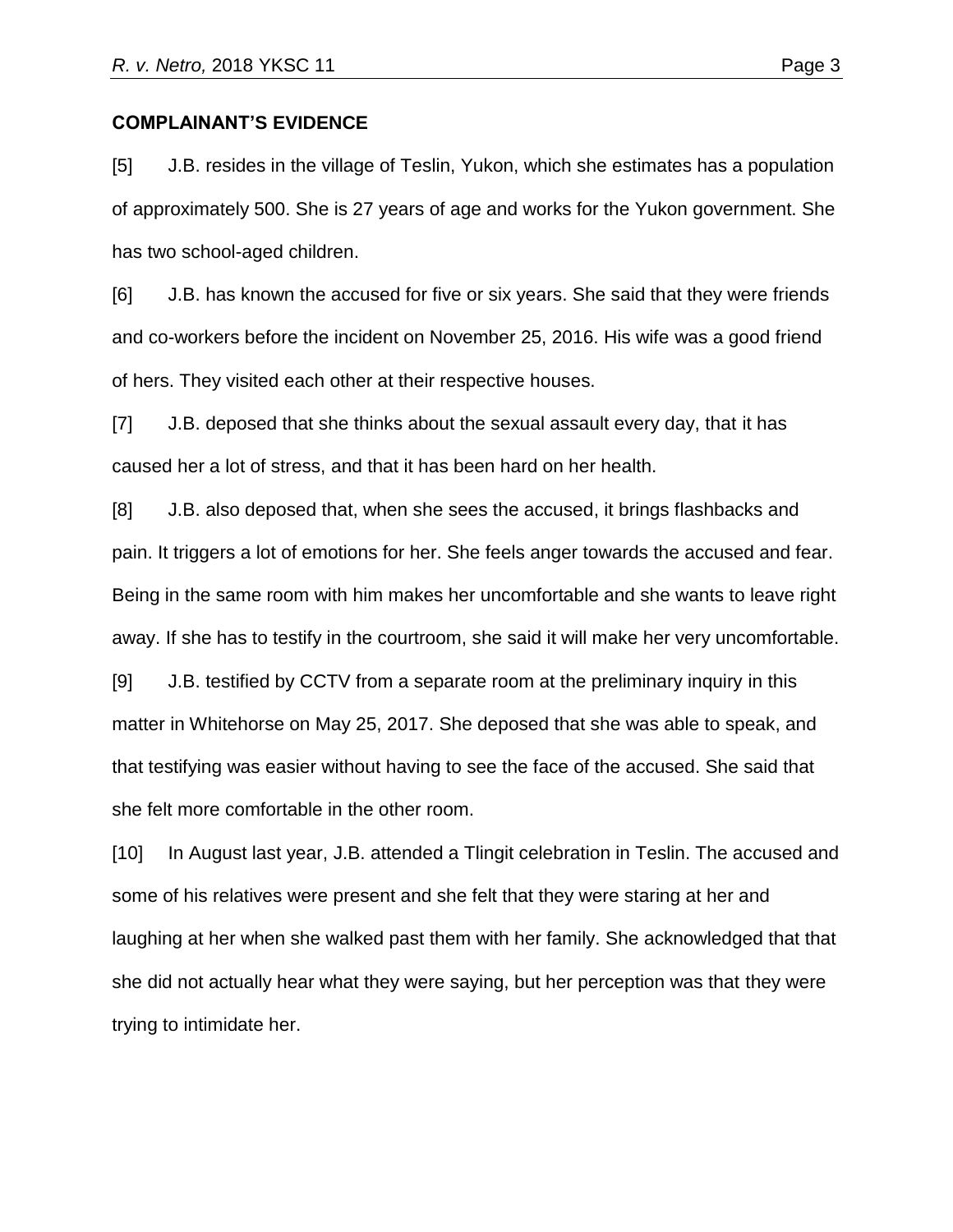[11] J.B. acknowledged as well that she would be comfortable being in a separate room with counsel present during her direct examination and cross-examination, as long as the accused was in a different room.

#### **ANALYSIS**

[12] What is central to this analysis is whether the requested testimonial aid or accommodation will enhance or undermine the truth seeking function of the criminal trial process: *R. v. S.B.T.*, 2008 BCSC 711 ("*S.B.T.*"), at para. 40. As the Supreme Court stated in *R.* v. *Levogiannis*, [1993] 4 S.C.R. 475, the "goal of the court process is truth seeking and, to that end, the evidence of all those involved in judicial proceedings must be given in a way that is most favourable to eliciting the truth" (para. 13).

[13] Under our criminal justice system, an accused has no constitutional right to a face-to-face "confrontation" with the complainant making a sexual assault allegation, or indeed an allegation of any criminal offence: *R. v. J.Z.S.*, 2008 BCCA 401, at para. 41. As Kilpatrick J. said in *R. v. Hainnu*, 2011 NUCJ 14, "the "right" of face-to-face confrontation forms no part of the tenets of fundamental justice guaranteed by the *Charter*." Rather, it is the right to a fair trial and the right to make full answer and defence that are protected (para. 50).

[14] Before going further, it may be helpful to set out the provisions of s. 486.2 in their entirety:

> 486.2 (1) Despite section 650, in any proceedings against an accused, the judge or justice shall, on application of the prosecutor in respect of a witness who is under the age of 18 years or who is able to communicate evidence but may have difficulty doing so by reason of a mental or physical disability, or on application of such a witness, order that the witness testify outside the court room or behind a screen or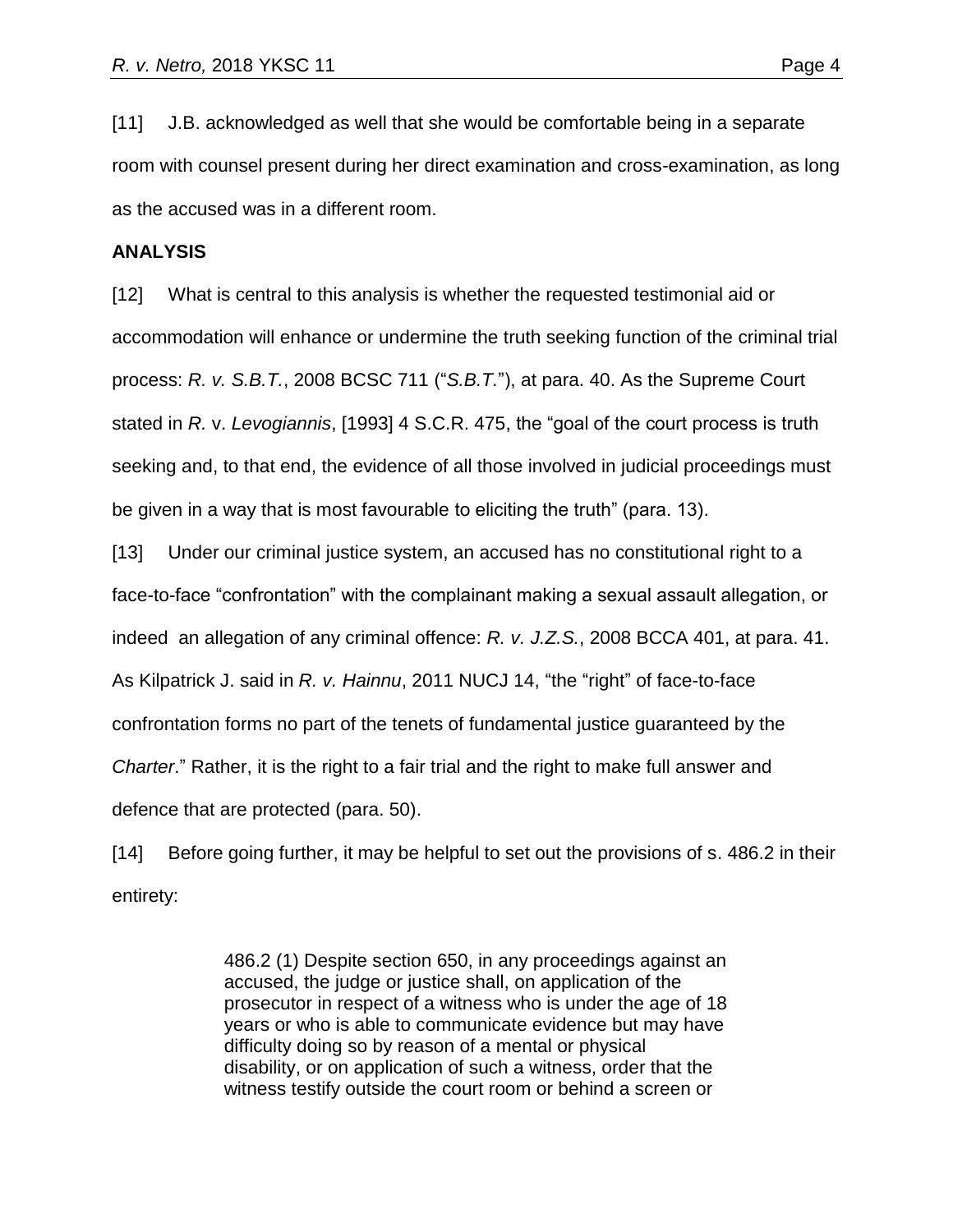other device that would allow the witness not to see the accused, unless the judge or justice is of the opinion that the order would interfere with the proper administration of justice.

(2) Despite section 650, in any proceedings against an accused, the judge or justice may, on application of the prosecutor in respect of a witness, or on application of a witness, order that the witness testify outside the court room or behind a screen or other device that would allow the witness not to see the accused if the judge or justice is of the opinion that the order would facilitate the giving of a full and candid account by the witness of the acts complained of or would otherwise be in the interest of the proper administration of justice.

(2.1) An application referred to in subsection (1) or (2) may be made, during the proceedings, to the presiding judge or justice or, before the proceedings begin, to the judge or justice who will preside at the proceedings or, if that judge or justice has not been determined, to any judge or justice having jurisdiction in the judicial district where the proceedings will take place.

(3) In determining whether to make an order under subsection (2), the judge or justice shall consider

- (a) the age of the witness;
- (b) the witness' mental or physical disabilities, if any;
- (c) the nature of the offence;

(d) the nature of any relationship between the witness and the accused;

(e) whether the witness needs the order for their security or to protect them from intimidation or retaliation;

(f) whether the order is needed to protect the identity of a peace officer who has acted, is acting or will be acting in an undercover capacity, or of a person who has acted, is acting or will be acting covertly under the direction of a peace officer;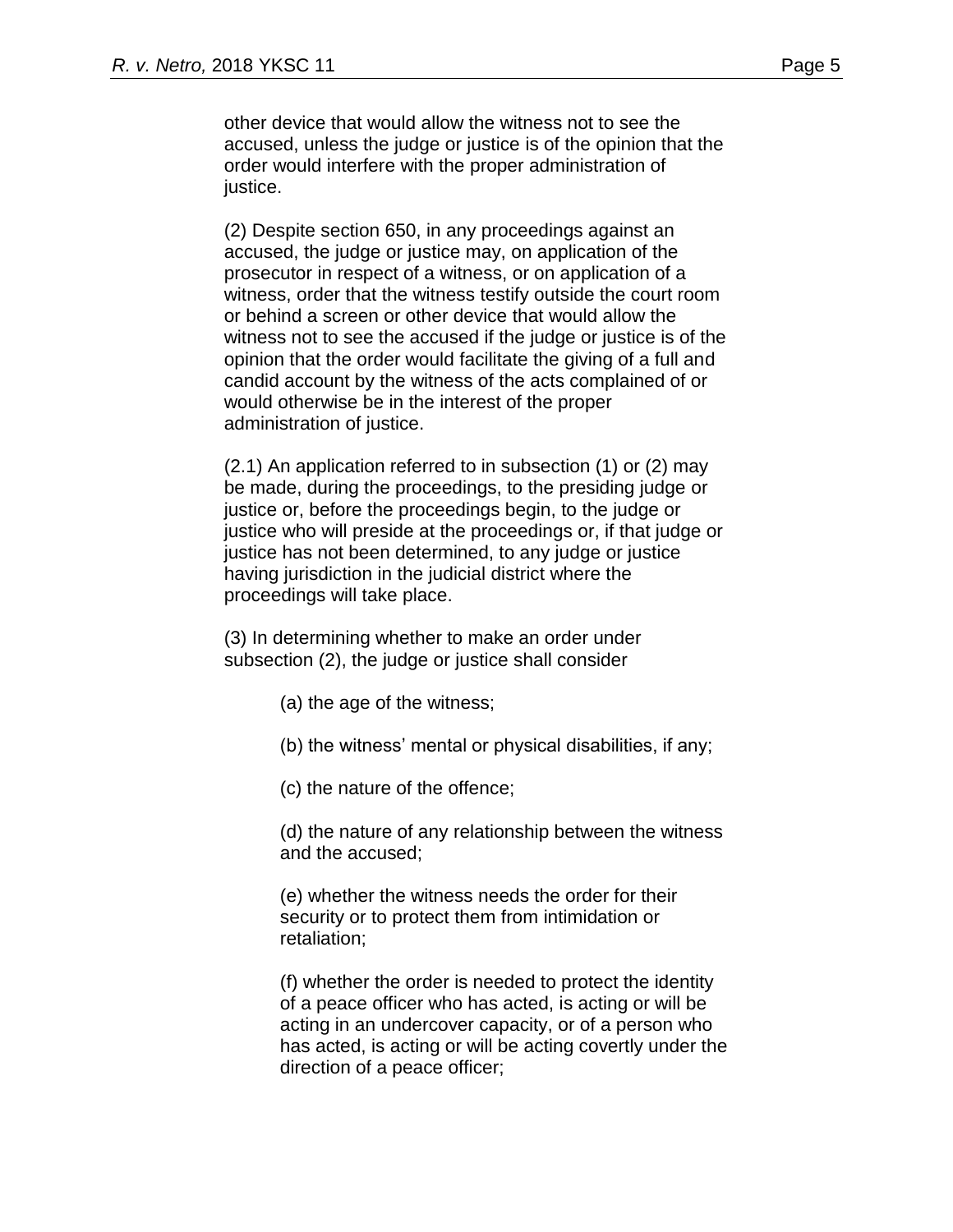(f.1) whether the order is needed to protect the witness's identity if they have had, have or will have responsibilities relating to national security or intelligence;

(g) society's interest in encouraging the reporting of offences and the participation of victims and witnesses in the criminal justice process; and

(h) any other factor that the judge or justice considers relevant.

(4) If the judge or justice is of the opinion that it is necessary for a witness to testify in order to determine whether an order under subsection (2) should be made in respect of that witness, the judge or justice shall order that the witness testify in accordance with that subsection.

(5) A witness shall not testify outside the court room in accordance with an order made under subsection (1) or (2) unless arrangements are made for the accused, the judge or justice and the jury to watch the testimony of the witness by means of closed-circuit television or otherwise and the accused is permitted to communicate with counsel while watching the testimony.

(6) No adverse inference may be drawn from the fact that an order is, or is not, made under subsection (1) or (2).

[15] An application under s. 486.2(1) is quite different from one under s. 486.2(2). The former now presumptively requires the use of a screen, CCTV or other device, upon application by the Crown, or at the request of a witness, unless the respondent accused can satisfy the court on a balance of probabilities that to do so would interfere with the proper administration of justice. This shifts the persuasive burden to the respondent accused to establish such an interference: *R. v. Etzel*, 2014 YKSC 50, at para. 10. The latter provision still gives the court discretion to make an order for the use of a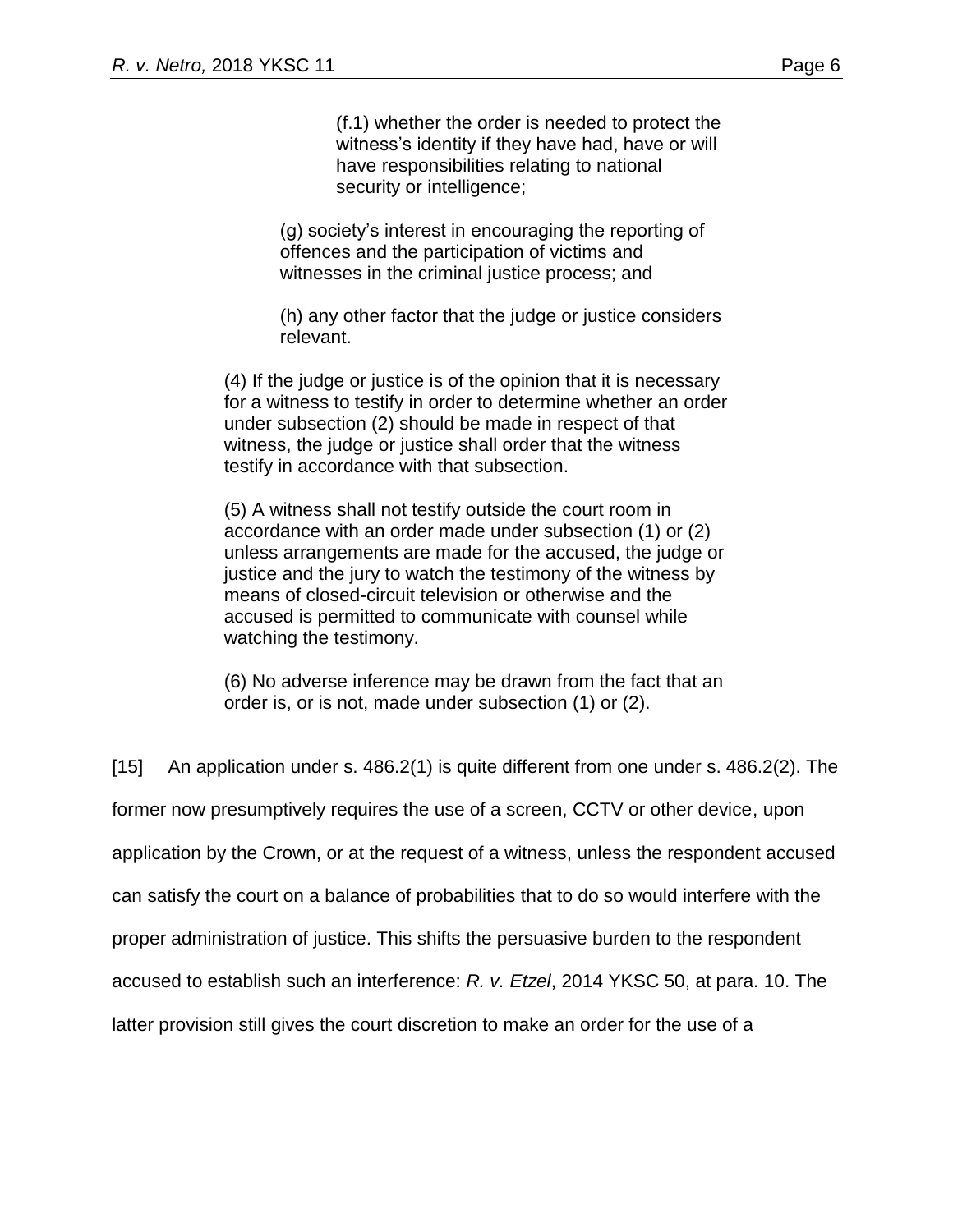testimonial aid and requires the court to consider the applicable factors in s. 486.2(3). The onus remains with the applicant on a balance of probabilities.

[16] Incidentally, as I understood them, Crown and defence counsel are agreed in this application that where the Crown or a witness applies for a particular type of testimonial accommodation and no issue arises as to whether the type of accommodation might interfere with the proper administration of justice, then both s. 486.2(1) and s. 486.2(2) presume that the court will order the accommodation requested by the applicant, unless an "interference" issue arises: *Etzel*, cited above, at para. 18. In other words, the presiding judge must rule on the application which is before the court and does not have the discretion to consider a testimonial accommodation other than that requested by the moving party, absent evidence of interference with the proper administration of justice: *R. v. W.V.*, 2016 ONSC 874, at para. 10.

[17] In the case at bar, this means that I have no jurisdiction to substitute a screen or other testimonial accommodation for the CCTV requested by the Crown, unless I am persuaded that there is a legitimate issue regarding the administration of justice. No such argument has been made by defence counsel on this application.

[18] In *R. v. J.S.*, 2016 YKTC 59 ("*J.S.*"), Cozens J. considered the amendment to s. 486.2(2) that changed the test from from "is necessary to obtain" a full and candid account to "would facilitate the giving of" such an account. He concluded that the amendment clearly reflects Parliament's intention to lower the threshold required in order to allow a witness to testify from outside the courtroom, or behind a screen or other device that would allow the witness not to see the accused (paras. 16 and 27). Cozens J. relied on *R. v. Jimaleh,* [2016] O.J. No. 5133 (S.C.) for his conclusion.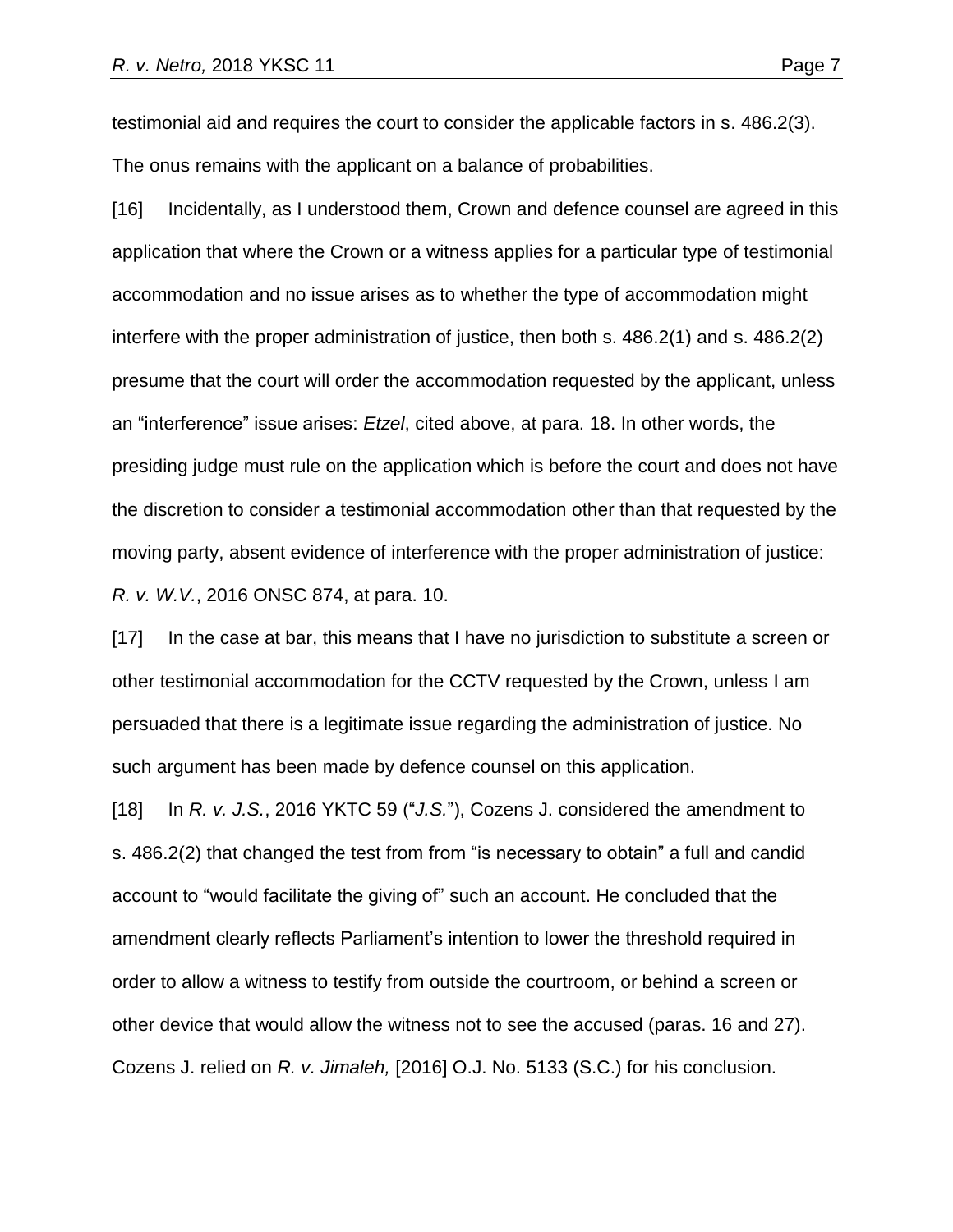[19] *J.S*. was referred to with approval by Gorman J. in *R. v. K.P.*, [2017] N.J. No. 69

(P.C.), at paras. 20 and 21. At para. 24, he concluded:

24 I view the deletion of the word "necessary" as being significant. It illustrates that the Crown no longer has to establish that there will, without a section 486.2(2) order, be a "deprivation" of the witness's ability to provide a full and candid account … Rather, all that the Crown must establish is that a section 486.2(2) order will "facilitate" the giving of a full and candid account by the witness or would otherwise be in the interest of the proper administration of justice. Either is sufficient.

[20] Gorman J. then went on to consider various dictionary definitions of "facilitate".

The Concise Oxford Dictionary,  $(10<sup>th</sup>$  ed.), defines the word as "make easier or less

difficult; help forward". Thus, Gorman J. concluded that there is now "a very low

threshold" for making an order under s. 486.2(2), and that one should be made if

allowing a witness to testify with some form of testimonial accommodation will make it

easier or help that witness to give a full and frank account of the subject matter (para.

27).

[21] Gorman J. also addressed the interpretation of the words "in the interest of the proper administration of justice". Essentially, he concluded that the concern is whether the testimonial accommodation will enhance or undermine the truth seeking function of the criminal trial process: see also *S.B.T.*, cited above, at para. 39. Finally, Gorman J. quoted from *J.S*., cited above, at para. 25, where Cozens J. wrote:

> … knowledge that, in appropriate circumstances, a witness and complainant will be able to testify outside of the courtroom and does not have to see the accused can have the desired effect of encouraging the reporting of offences and the participation of victims and witnesses in the criminal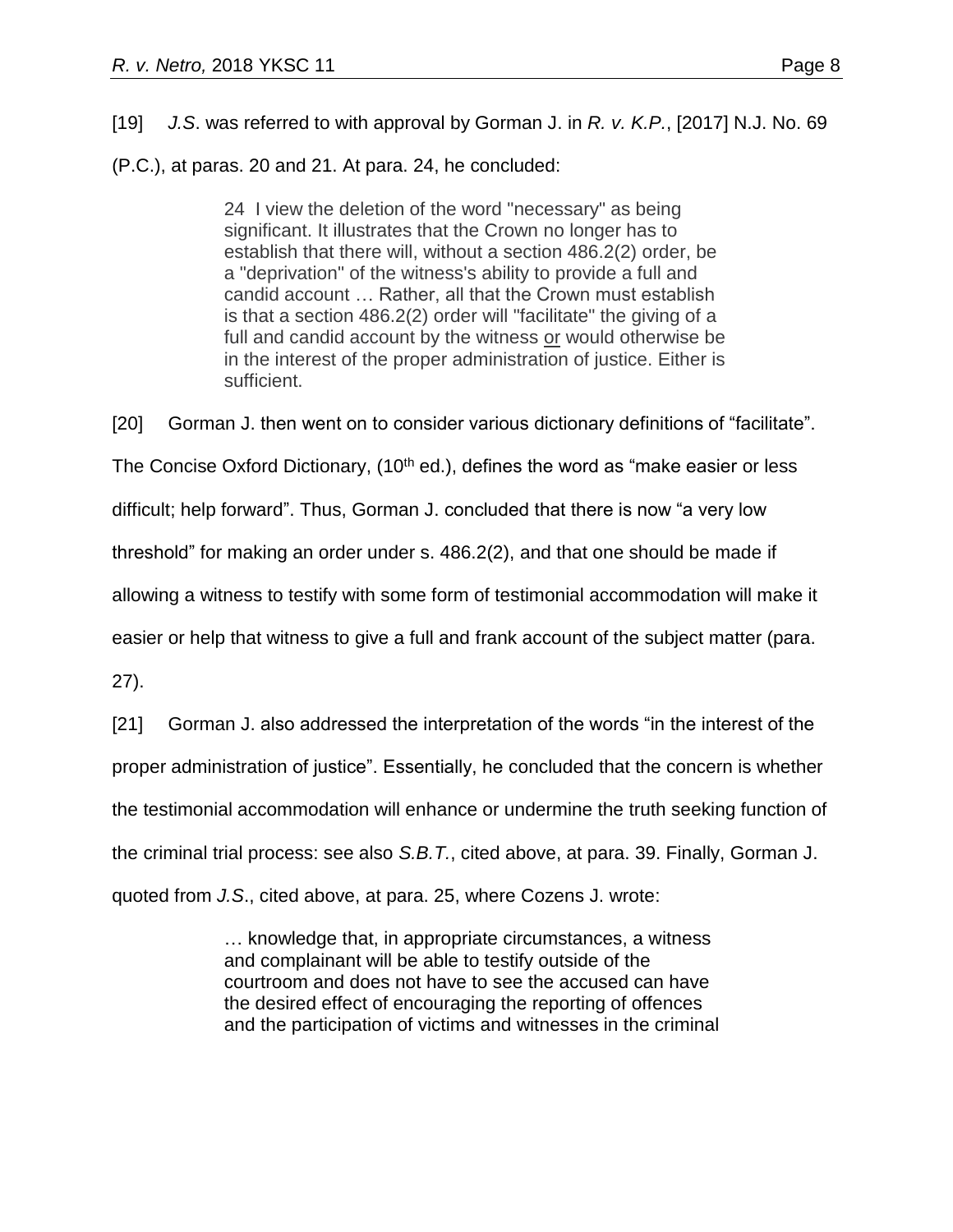justice process.

Gorman J. found such a result is in the interest of the administration of justice and, if CCTV is used, the right of confrontation is not affected (para. 31).

[22] All this may make it increasingly common for complainants in sexual assault matters to be allowed to testify with the assistance of testimonial accommodation. While that is a concern for defence counsel in this case, it is nevertheless the apparent intention of Parliament to move in that direction, and this Court must respect that intention. Having said that, the onus remains upon the applicant for an order under s. 486.2(2). The onus is both evidentiary and persuasive and should address the various factors specifically identified by Parliament in s. 486.2(3) of the *Code*, to the extent that they are applicable.

[23] In the case at bar, I will go through those various factors:

- a) **the age of the witness** J.B. is 27 years old. She also testified on this application in a seemingly forthright and self-confident manner;
- b) **the witness' mental or physical disabilities, if any** this does not appear to be applicable;
- c) **the nature of the offence** again, I am informed that the allegation involves full sexual intercourse and some otherwise potentially embarrassing circumstances supposedly involving the accused's wife;
- d) **the nature of any relationship between the witness and the accused** they were formerly friends and co-workers;
- e) **whether the witness needs the order for their security or to protect them from intimidation or retaliation** - this does not appear to be applicable;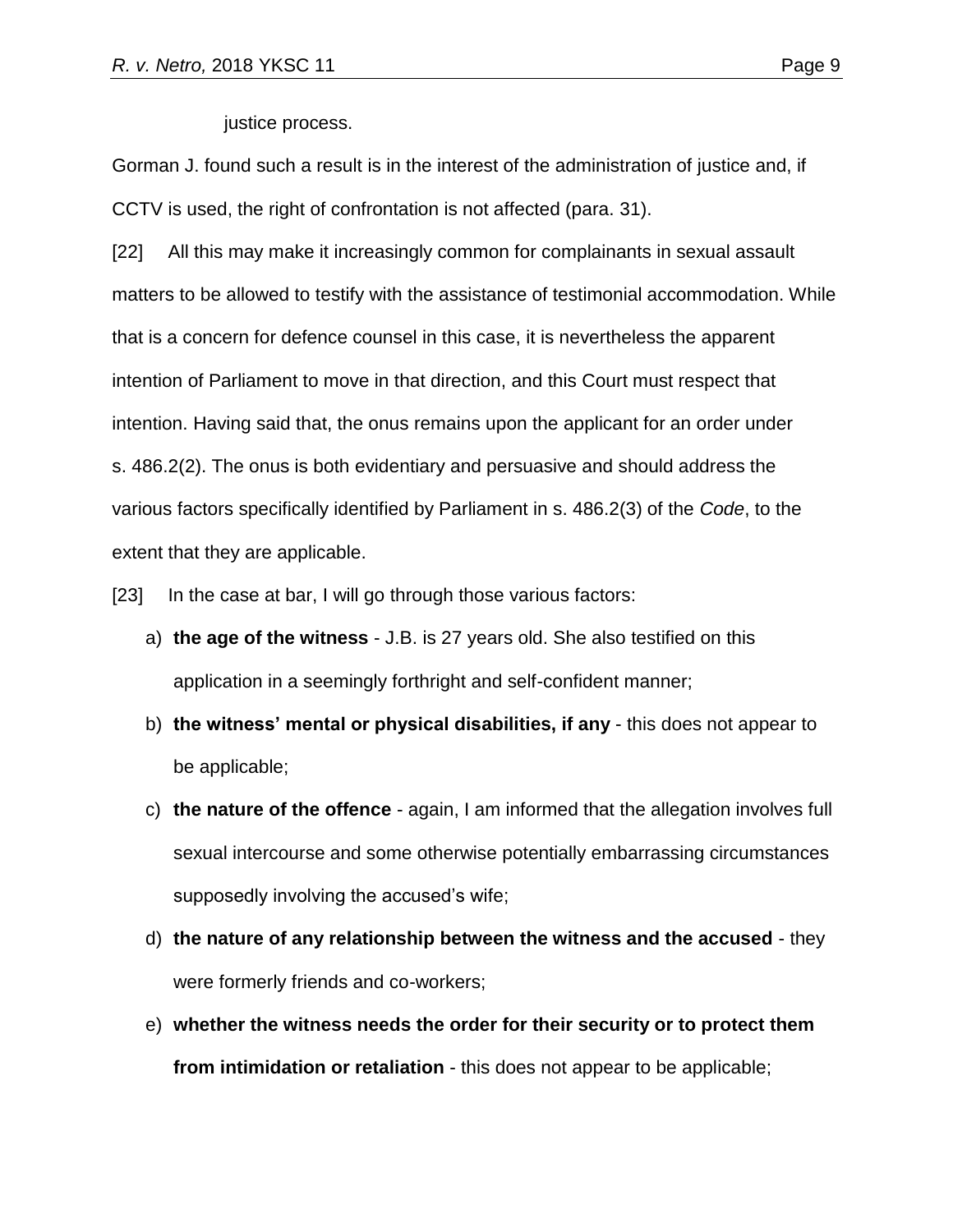f) **whether the order is needed to protect the identity of a peace officer who has acted, is acting or will be acting in an undercover capacity, or of a person who has acted, is acting or will be acting covertly under the direction of the peace officer** - this is not applicable;

f.1) **whether the order is needed to protect the witnesses identity if they have had, have or will have responsibilities relating to national security or intelligence** - this is not applicable;

g) **society's interest in encouraging the reporting of offences and the participation of victims and witnesses in the criminal justice system** - this is applicable, and I adopt the observations made by Cozens J. in *J.S*.; and

h) **any other factor that the judge or justice considers relevant** - while I agree with defence counsel that the evidence in support of this application was "a bit thin", at the end of the day, J.B. did give evidence that "testifying was easier without having to see" the face of the accused. $1$ 

# **CONCLUSION**

[24] The Crown's application is granted.

[25] With the Crown's consent, defence counsel may choose to cross-examine the complainant in the same room she testifies from via CCTV, providing arrangements are made for the accused communicate with counsel while watching the testimony. It is not possible, as suggested by defence counsel, for the accused to be in a separate room in

 $\overline{a}$ <sup>1</sup> Affidavit filed February 13, 2018, para. 8.